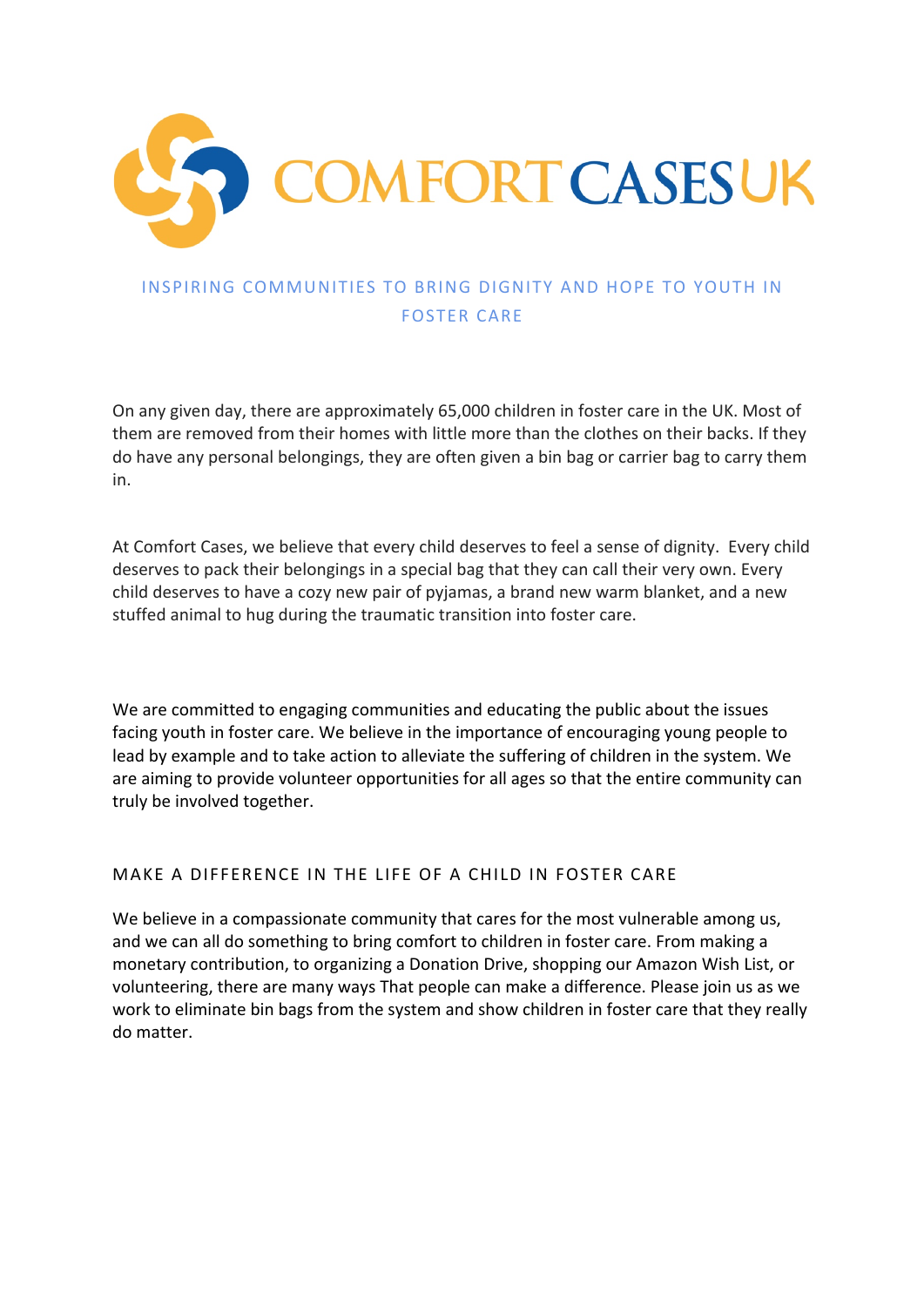Comfort Cases are backpacks filled with comfort and personal care items for youth entering the foster care system. Typically, children are given a bin bag to pack up their belongings when they are removed from their homes. We are working to end this practice while providing the essentials for a child's first few days in foster care.

### "The Comfort Case is a wonderful trauma-informed intervention."

*Children who have learned that they are unimportant receive new things of their own. Toiletries and dental supplies communicate the importance of self-care and self-worth. The stuffed toy and blanket help soothe and comfort. The book provides a healthy distraction and intuitively teaches an important component of stress management. The journal and colouring book help to calm distressing feelings.*

- Suzanne Friedman, Ph.D.

# **What's In A Comfort Case?**

#### Baby Up to 2 years old

- Small Duffel Bag or Backpack
- Pyjamas (newborn to 2t)
- Baby Blanket
- Baby Shampoo
- Baby Body Wash
- Baby Lotion
- Baby Wipes (soft packaging)
- Nappy Cream
- Baby Bibs
- Baby Washcloths
- Baby Safe Stuffed Animal
- Board Book